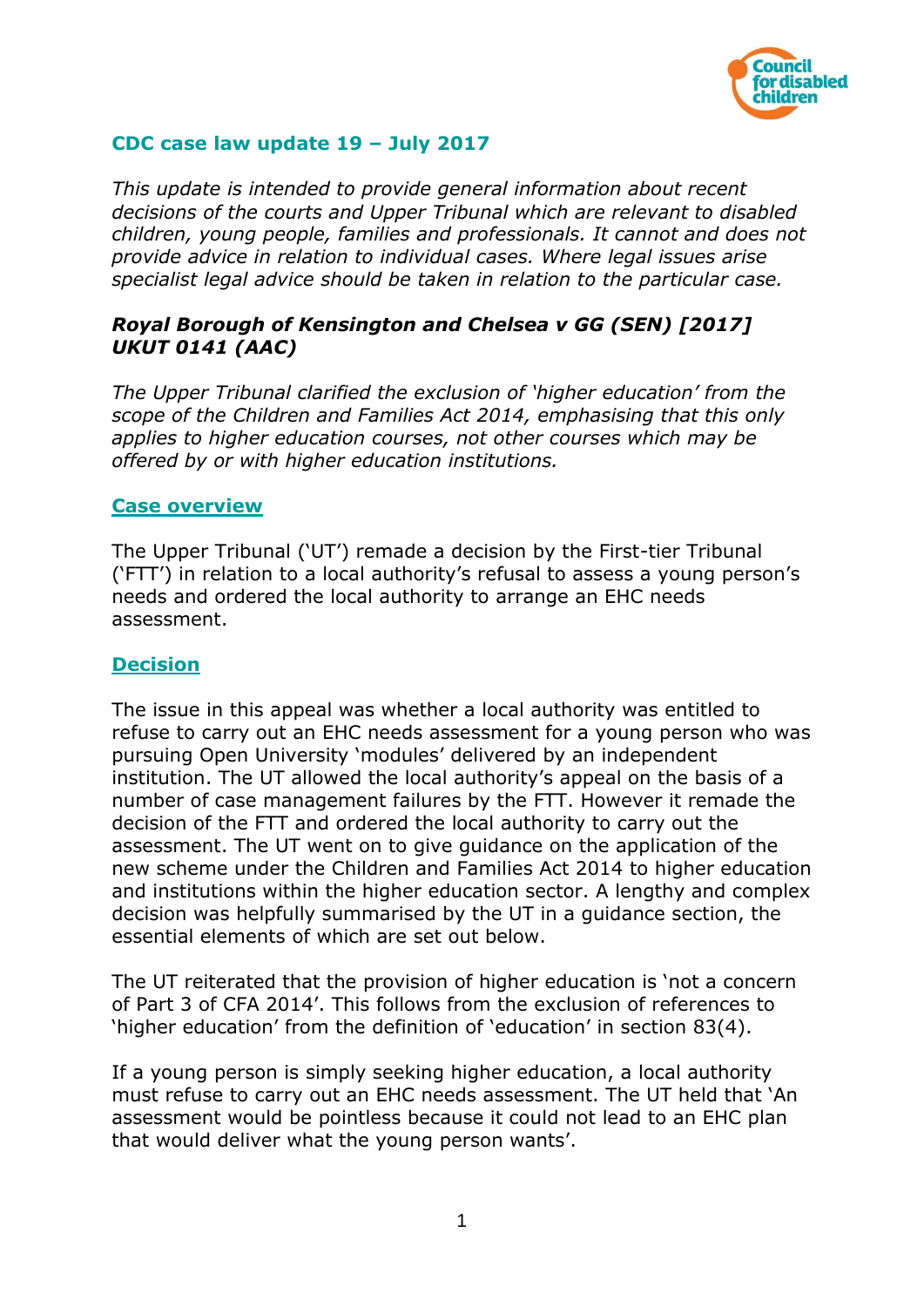

However a course provided by or under an arrangement with an institution within the higher education sector is not necessarily a form of higher education. What matters is whether the course is of a type mentioned in Schedule 6 to the Education Reform Act 1998. If it is not, then the course would come within the scope of the CFA 2014 even though it is provided by a higher education institution.

The UT however went on to emphasise that an institution within the HE sector, or other institution which provides only higher education, cannot be named in section I of an EHC plan, because it cannot be a 'post-16 institution within the definition in section 83(2) CFA 2014'.

The UT also gave important general guidance in this decision that '"special educational provision" is a young person-specific concept. It only has meaning in relation to a particular young person'.

In deciding whether provision is "special educational provision", the UT emphasised that the 'reference point' is the provision made generally in England'. However this does not require investigation of every relevant institution in England. The task of the local authority and (FTT) is to exercise professional judgment 'in order to fix the typical nature of provision made in England for a particular age group'. Furthermore as a general rule 'local provision can be relied on as being typical of the provision made generally in England'.

Finally, in the body of its decision the UT held that activity which prepares a person for the requirements of HE is not outside the scope of the CFA 2014.

Turning to the facts of the appeal, the UT decided that there was a realistic prospect that the young person may require an EHC plan, both because of the extent of his needs and the lack of evidence that he would be pursuing higher education as properly defined. The local authority had erred in concluding that all courses that would lead to the grant of qualifications by an institution within the HE sector were necessarily forms of HE.

### **What this means for children, young people and families**

Parents and young people have a somewhat greater entitlement to support in post-16 education as a result of this decision than may previously had been thought. It is clear that some courses offered by or with the involvement of an institution within the higher education sector will still come within the scope of the CFA 2014 if the course itself is not within the definition of higher education. If there is any doubt as to the nature of a particular course parents and young people will need to seek